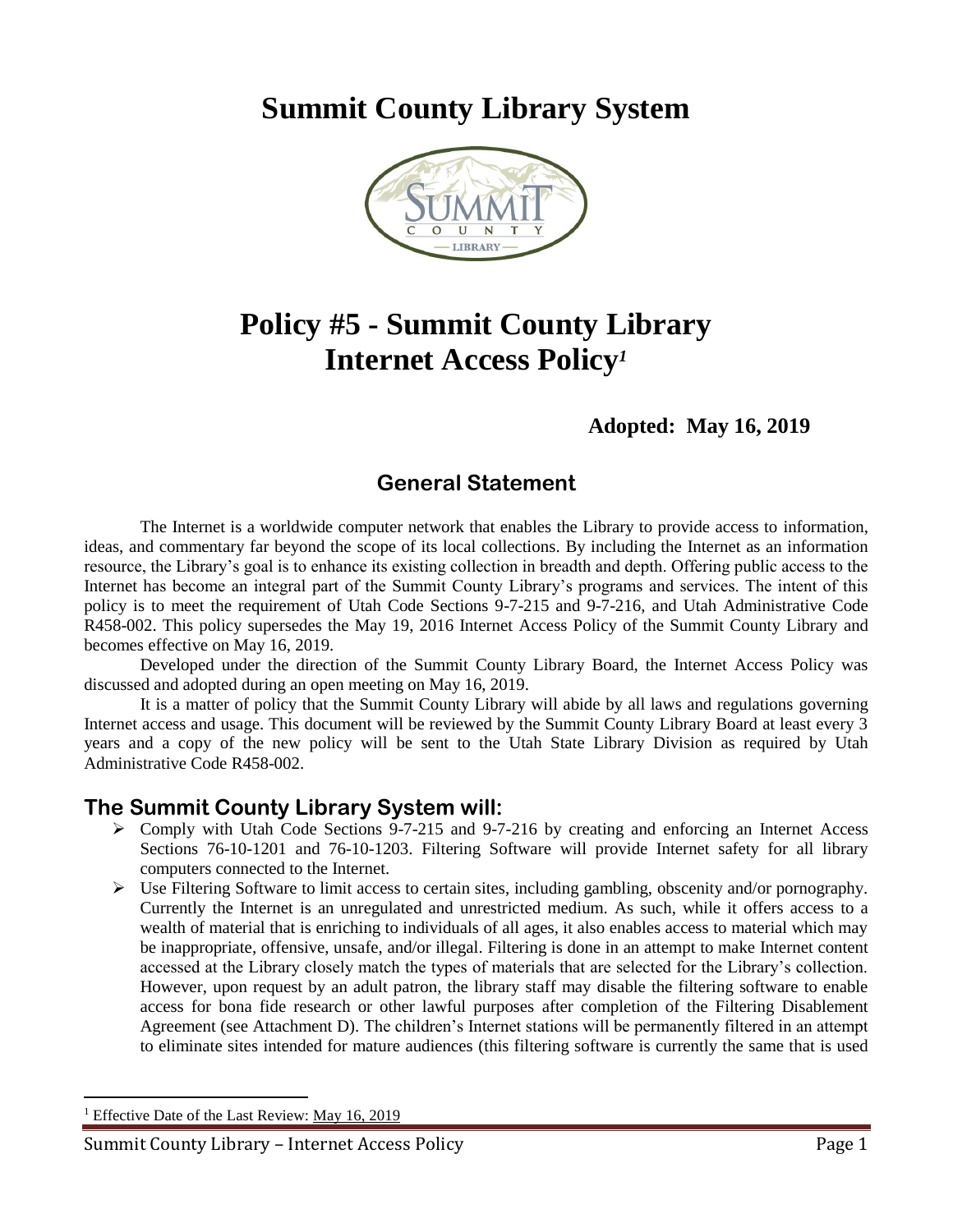in Utah's public schools). Access by minors to sites that contain obscene or pornographic materials is prohibited.

- $\triangleright$  Assist patrons in using the Internet to the extent that time and other patron demands allow.
- $\triangleright$  Provide access to the Internet as part of our mission to inform, educate, inspire, entertain, and provide an environment for lifelong learning for individuals in our county.
- Provide patrons with a "Patron Request for Internet Access Policy Review" form if requested (see Attachment A).
- $\triangleright$  Provide staff with a procedure to be used to handle complaints about observed patron behavior.
- $\rightarrow$  Provide Staff Guidelines for enforcement of this policy (see Attachment B).
- $\triangleright$  Develop Internet aides, such as its homepage, to provide guidance and to help identify current, correct, and authoritative content. Endorse the practice of cooperative computing. This practice includes: regular deletion of unneeded files; refraining from overuse of connect time, printing, or processing capacity; refraining from the use of sounds and visuals which might be disruptive to others; and refraining from using the computers in an irresponsible manner.
- $\triangleright$  Comply with a policy of Internet safety for minors by providing and enforcing the operation of a technology protection measure on any publicly accessible computer with Internet access to protect against access to visual depictions that are child pornography, harmful to minors, or obscene. This policy follows the restrictions to materials considered to be obscene under the definitions established by 20 U.S.C. Sec. 9101, Utah Code Sec. 76-5b-101 et seq., and Utah Code Sections 76-10-1201 and 76-10-1203.
- $\triangleright$  Comply with a policy of Internet safety, including the operation of a technology protection measure, hereafter called "Filtering Software," on any publicly accessible computer with Internet access that protects against access to visual depictions that are child pornography, harmful to minors or obscene. This policy follows the restrictions to materials considered to be obscene under the criteria established by 20 U.S.C. Sec. 9101, 47 U.S.C. Sec. 254(h)(6), Utah Code Section 76-5b-101 et seq., and Utah Code

## **The Summit County Library System Will NOT:**

- $\triangleright$  Be responsible for the availability or accuracy of information accessible via the Internet. The Internet is an unregulated medium, with access points and content which change rapidly and unpredictably.
- $\triangleright$  Guarantee that its filtering software will be totally effective.
- Accept responsibility for the use of the Internet by children and young adults. Responsibility for the use of all library materials, including Internet resources, rests with parents and legal guardians. Parents are encouraged to work closely with and supervise their children to ensure that any use of Internet resources is consistent with their family's values.
- Accept responsibility for damage to any user's storage device or computer, or for any loss of data, damage, or liability that may occur from patron use of the Library's electronic resources, the Library's Internet connection, or any malfunctioning Library hardware or software.

### **Users of our Internet service agree that they will:**

- $\triangleright$  Comply with Internet rules: such as sign-ups, time limits, and printing charges (currently 30-minute time limit and a \$.10 per page printing charge) developed by Library staff to provide equitable use for all patrons.
- $\triangleright$  Accept responsibility for determining that the information they access is acceptable, reliable, and suitable to their and/or their children's needs. Users should also be aware that some sites do not provide a secure medium for transmitting personal information, such as name, address, or credit card number.
- Respect copyright laws and licensing agreements. Material obtained or copied from the Internet, including software may be subject to copyright law, which prohibits the unauthorized reproduction or distribution of copyrighted materials, except as permitted by the principles of fair use. Any responsibility for consequences arising from copyright infringement or any other illegal use lies with the user.
- $\triangleright$  Avoid exposing others involuntarily to material that they or, if under 18, their parents might find unsuitable. The Library computers are in public areas, and privacy cannot be guaranteed.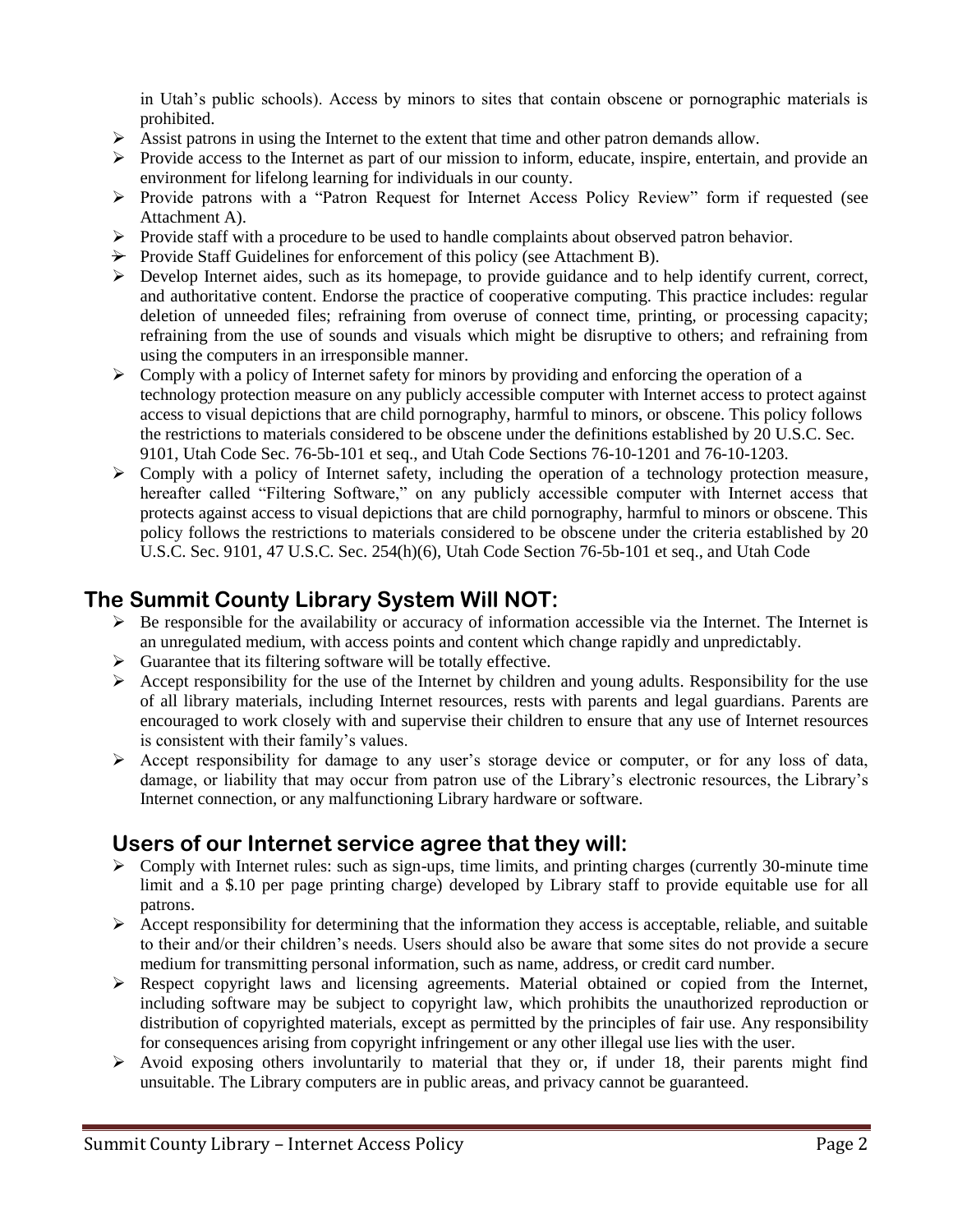$\triangleright$  Respect the privacy of other users of electronic resources. This includes not representing oneself as another user, not attempting to view what others are accessing or doing without their permission, not trying to gain access to someone else's data, and not "hovering" over other users while waiting for a turn.

### **Furthermore, users agree that they will NOT:**

- Modify any Summit County Library System hardware, software, or settings. (This includes loading or downloading programs). Misuse of Library computers may result in fines or loss of Internet and/or Library privileges. Users who intentionally damage Library computers may be prosecuted.
- Load personal files or software on Library computers. Creating personal folders, bookmarks, passwords, or other individualized files is prohibited.
- $\triangleright$  Use library computers to display or disseminate visual images containing pornography, obscenity, graphic violence, or other images inappropriate in a public library setting. While respecting an individual user's right to privacy, staff has the right to monitor use of Internet workstations to ensure compliance with this policy. Inappropriate use of these resources is prohibited and may result in the loss of computer and/or Library privileges. The Summit County Library reserves the right to revoke access if it is causing operational challenges such as excessive use of bandwidth, etc.
- $\triangleright$  Use Library computers to violate any federal or state law. Illegal acts involving Library computing resources may be subject to prosecution by local, state, and federal authorities.

## **Patron Request for Internet Access Policy Review**

Any concerns regarding this policy or its enforcement may be addressed by filling out the appropriate form (Attachment A). All requests for review will be addressed by the Library Director, and perhaps the Library Board and County Manager as necessary.

This policy will be revised as technology, sources, and use patterns change. This policy will be available at the Library's front desk, *posted on each of the computer tables*, and an abridged version (Attachment C) will also appear as a link on all patron workstation screens.

Approved: Summit County Library Board Meeting, May 16, 2019

Library Director Library Board Chair

The Summit County Library System thanks public libraries around the state for providing the models upon which this policy is based. The Library is also grateful for the legal review provided by the Summit County Attorney's Office.

\_\_\_\_\_\_\_\_\_\_\_\_\_\_\_\_\_\_\_\_\_\_\_\_\_\_\_\_\_\_ \_\_\_\_\_\_\_\_\_\_\_\_\_\_\_\_\_\_\_\_\_\_\_\_\_\_\_\_\_\_\_\_\_\_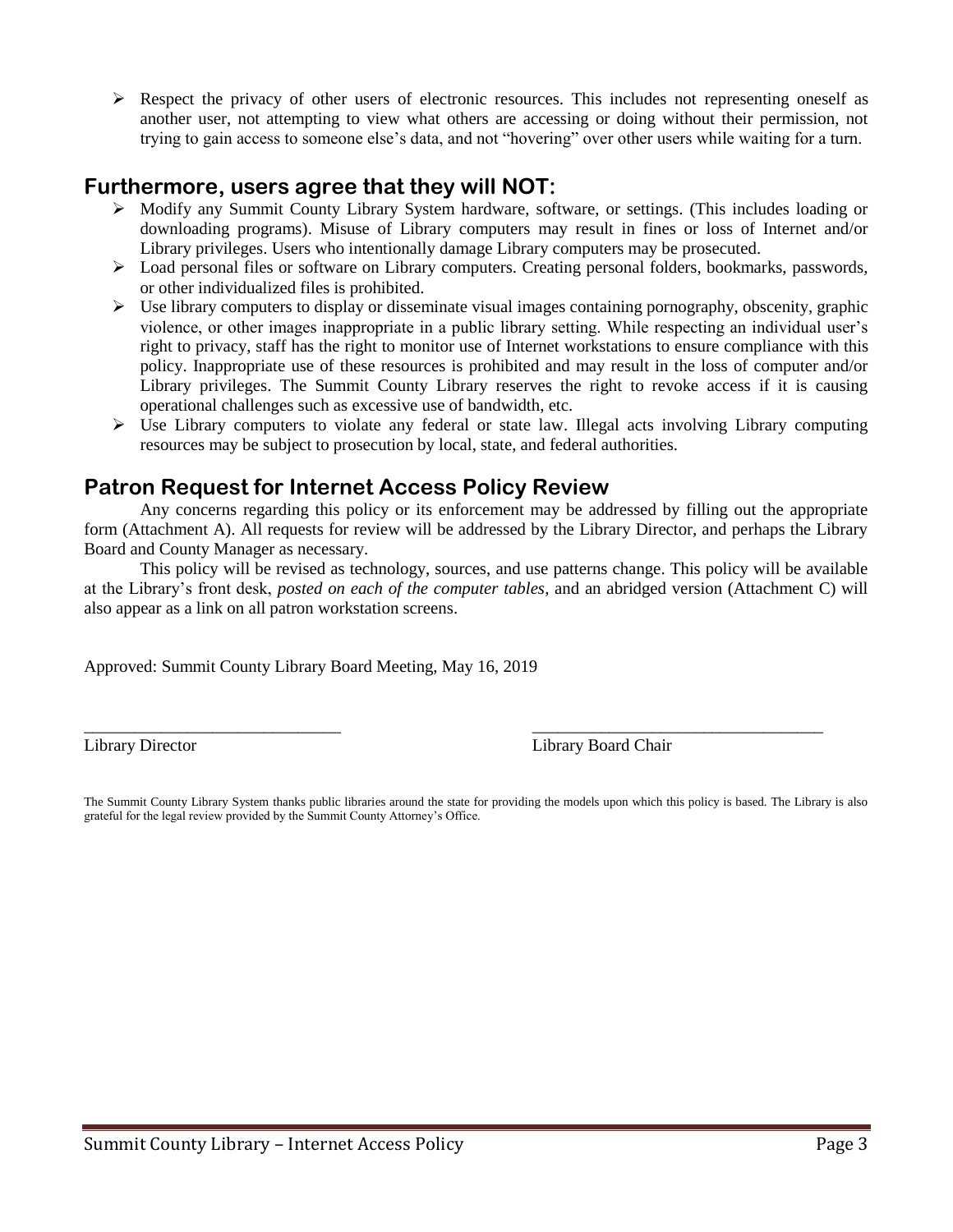

# **Summit County Library**

**1885 West Ute Boulevard, #100 Park City, Utah 84098 (435) 615-3900**

## **Patron Request for Internet Access Policy Review**

Thank you for your interest in the Library and its Internet Access Policy. The Library takes very seriously all concerns expressed by its patrons and will attempt to respond as quickly as possible. The Summit County Library Board and staff will review your comments and evaluate your concerns.

| Your name |       | Summit County Library System Patron Card |
|-----------|-------|------------------------------------------|
| No.       |       |                                          |
| Address   |       | City                                     |
|           | Phone |                                          |

1. Please describe the problem you have with our Internet Access Policy.

- 2. What should the Library do about this concern? Please indicate what action you would recommend.
- 3. Additional comments:

|               |                       | Date and the same state of the state of the state of the state of the state of the state of the state of the state of the state of the state of the state of the state of the state of the state of the state of the state of |
|---------------|-----------------------|-------------------------------------------------------------------------------------------------------------------------------------------------------------------------------------------------------------------------------|
|               | <b>STAFF USE ONLY</b> |                                                                                                                                                                                                                               |
| Action taken: | <b>Date</b>           |                                                                                                                                                                                                                               |
|               |                       | Attachment A                                                                                                                                                                                                                  |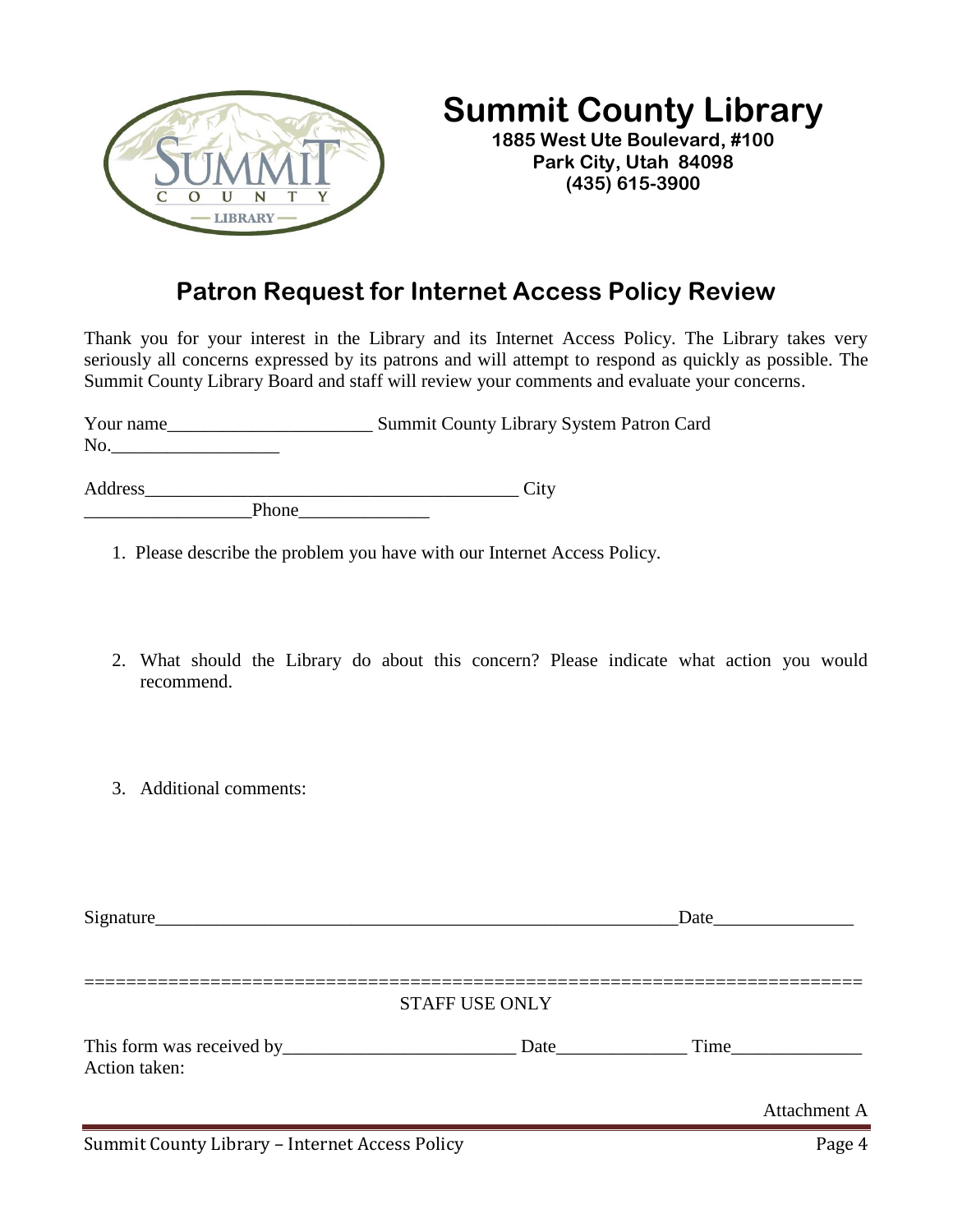## **Internet Access Policy Staff Guidelines**

#### **ROUTINE DUTIES**

- $\checkmark$  It is the responsibility of the designated staff person on first work shift to turn on all patron workstations.
- A sign stating, *"A copy of the Summit County Library's Internet Access Policy is available at the front desk"* will be placed in the area of the adult public workstations.
- $\checkmark$  A file will be maintained at the circulation desk with copies of the:
	- 1. Internet Access Policy
	- 2. Patron Request for Internet Access Policy Review
	- 3. Utah Administrative Code R458-2 and Utah Code Section 9-7-215
	- 4. Utah Code Sections 76-10-1201 and 76-10-1203
	- 5. Instructions for disabling and enabling the filter at adult workstations
	- 6. Internet Access Policy and Staff Guidelines
	- 7. Complaint Procedure
	- 8. Filtering Disablement Agreement

#### **CHECKOUT PROCEDURES FOR PUBLIC WORKSTATIONS**

- $\checkmark$  A library card will be required for checkout.
- $\checkmark$  Patrons may enter their card numbers after selecting the "Available" link on any open workstation.
- $\checkmark$  Patrons must agree with the Internet Access Policy before access to the internet will be granted.
- $\checkmark$  Patrons are allowed two 30-minute sessions per day, unless computers are otherwise unoccupied.
- $\checkmark$  If all workstations are full, patrons or a staff member can make a reservation at the self-checkout or administrator station. This is done by selecting the "Next Available PC" button and entering a library card number. After selecting "Next," a new window will appear stating the start time and computer number for the reservation. The reservation will not take effect until "Accept Reservation" is selected.
- A future reservation can be made for the current day by selecting "Future Reservation" instead of "Next Available PC." A new window will appear and a desired start time may be entered. A computer number will then be assigned, but the reservation will not take effect until "Accept Reservation" is selected.

#### **MINOR'S USE OF WORKSTATIONS**

 $\checkmark$  Filtering software cannot be removed from the workstations in the children's library area. Under Utah law, persons under age 18 are considered minors. Youthful appearing patrons will be required to show a picture ID, which includes their date of birth, before filtering software may be disabled.

#### **STAFF TRAINING**

- $\checkmark$  All staff will be informed that the filtering software on the children's workstations should never be removed or disabled. All staff will be trained annually regarding the provisions of Utah Administrative Code R458-2 and Utah Code Sections 9-7-215 and 76-10-1203.
- $\checkmark$  Staff will also be trained annually regarding the Library's Internet Access Policy.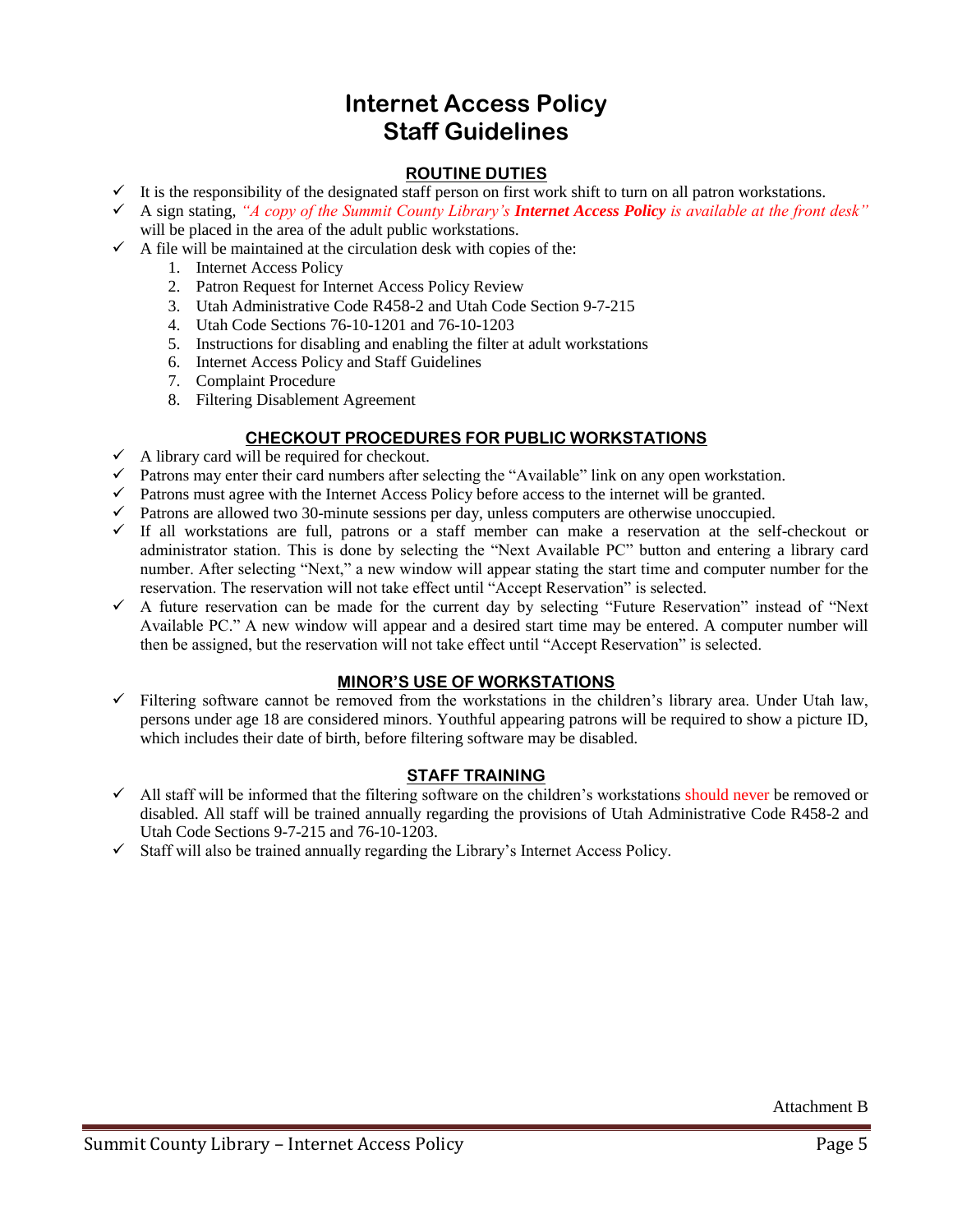

## **Summit County Library Internet Access Policy**

**For your convenience, this is an abridged version of our Library's Internet Access Policy, which includes the information that will be most helpful to you in using the Internet in the library. Please ask at the front desk for a full text copy of this policy. The Summit County Library Board of Trustees intends to meet and enforce the requirements of Utah Code Section 9-7-215 in providing Internet service to library patrons.**

## **The Summit County Library System will:**

 $\triangleright$  Use filtering software to limit access to certain sites. Upon request by an adult patron, the library staff may disable the filtering software to enable access for bona fide research or other lawful purposes after completion of the Filtering Disablement Agreement. The children's Internet stations will be permanently filtered in an effort to eliminate sites intended for mature audiences (this filtering software is currently the same that is used in Utah's public schools). Access by minors to sites that contain obscene or pornographic materials is prohibited.

## **The Summit County Library System will NOT:**

- $\triangleright$  Guarantee that its filtering software will be totally effective.
- $\triangleright$  Accept responsibility for the use of the Internet by children and young adults. Responsibility for the use of all library materials, including Internet resources, rests with young people's parents or legal guardians.

## **Users of our Internet service agree that they will:**

 $\triangleright$  Comply with the following rules:

**Use a library card to reserve a computer.**

**Pay 10¢ per printed page**

**Use of an Internet terminal is limited to 30 minutes or less when others are waiting.**

- $\triangleright$  Users should be aware that some sites do not provide a secure medium for transmitting personal information, such as name, address, or credit card number.
- $\triangleright$  Respect copyright laws and licensing agreements. Any responsibility or liability arising from copyright infringement or any other illegal use lies with the user.
- $\triangleright$  Respect the privacy of other users.

## **Furthermore, users agree that they will NOT:**

Use library computers to display or disseminate visual images containing pornography, obscenity, graphic violence, or other images inappropriate in a public library setting. While respecting an individual user's right to privacy, staff has the right to monitor the use of Internet workstations to ensure compliance with this policy. Inappropriate use of these resources is prohibited and may result in the loss of computer and/or Library privileges. The Summit County Library reserves the right to revoke access if it is causing operational challenges such as excessive use of bandwidth, etc.

A full text copy of this policy is available at the front desk.

**Attachment C**